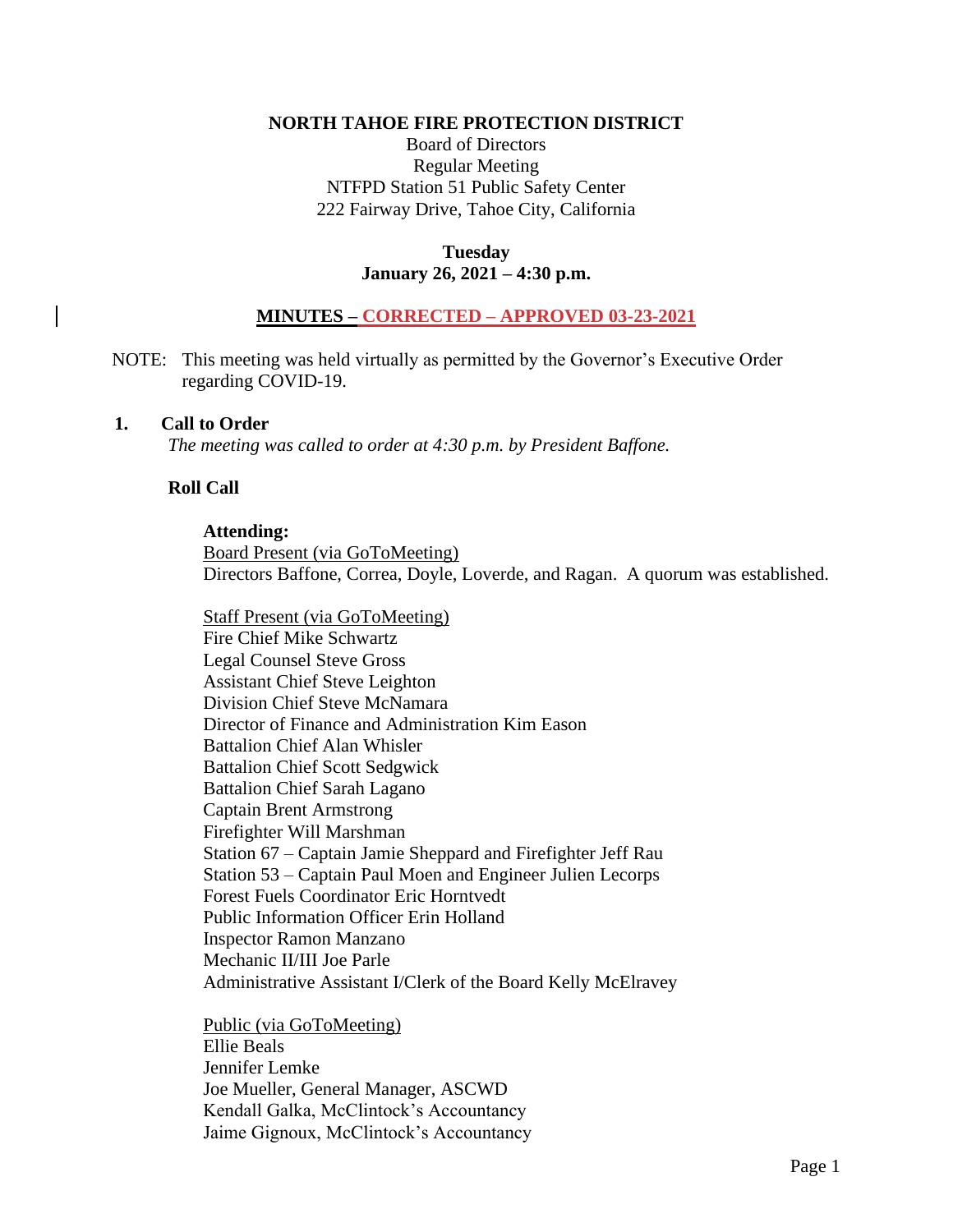# **2. Administer Oath of Office to Board Members (Baffone, Correa, and Loverde)**

*The District Clerk administered the oath of office to Board Members Baffone, Correa, and Loverde. The Directors then signed their oaths.*

President Baffone asked and paused for public comment since there were 22 people on the virtual meeting. There was no public comment.

## **3. Board Officer elections and committee assignments**

Each January, the Board elects officers and decides who will serve on certain District committees for the year.

President Baffone asked and paused for public comment since there were 22 people on the virtual meeting. There was no public comment. There was a Q&A session between Board and staff.

*Upon motion by Director Doyle, seconded by Director Ragan, to have the slate and committee structure for NTFFPD remain as presented in the agenda. Director Baffone to continue serving as President, Director Ragan to continue serving as Vice President, and Director Doyle was elected to continue serving as Treasurer. The committees also remained the same, as follows:* 

*Finance & Budget – Directors Baffone (Chair) and Doyle Negotiations: Directors Correa (Chair) and Ragan Building/Construction: Directors Loverde, and Ragan (Chair) Rules & Regulations: Directors Baffone and Doyle (Chair) Ad Hoc Personnel Committee: Directors Baffone and Loverde (Chair)*

*A roll call vote was taken. The vote was five in favor:*

| Ayes:    | Directors Baffone, Correa, Doyle, Loverde, Ragan |
|----------|--------------------------------------------------|
| Noes:    | None                                             |
| Abstain: | <i>None</i>                                      |
| Absent:  | None                                             |

### **4. Additions to Agenda/Approval of Agenda**

There were no changes, and the agenda was approved as presented. No public comment.

### **5. Pledge of Allegiance**

### **6. Public Comment**

Chief Whisler introduced the three new Firefighters (Nick Bisagno, Kate Butler, and Taran Madison) to the Board. President Baffone asked and paused for public comment. There was no comment from the public. The Board welcomed the new Firefighters to the District.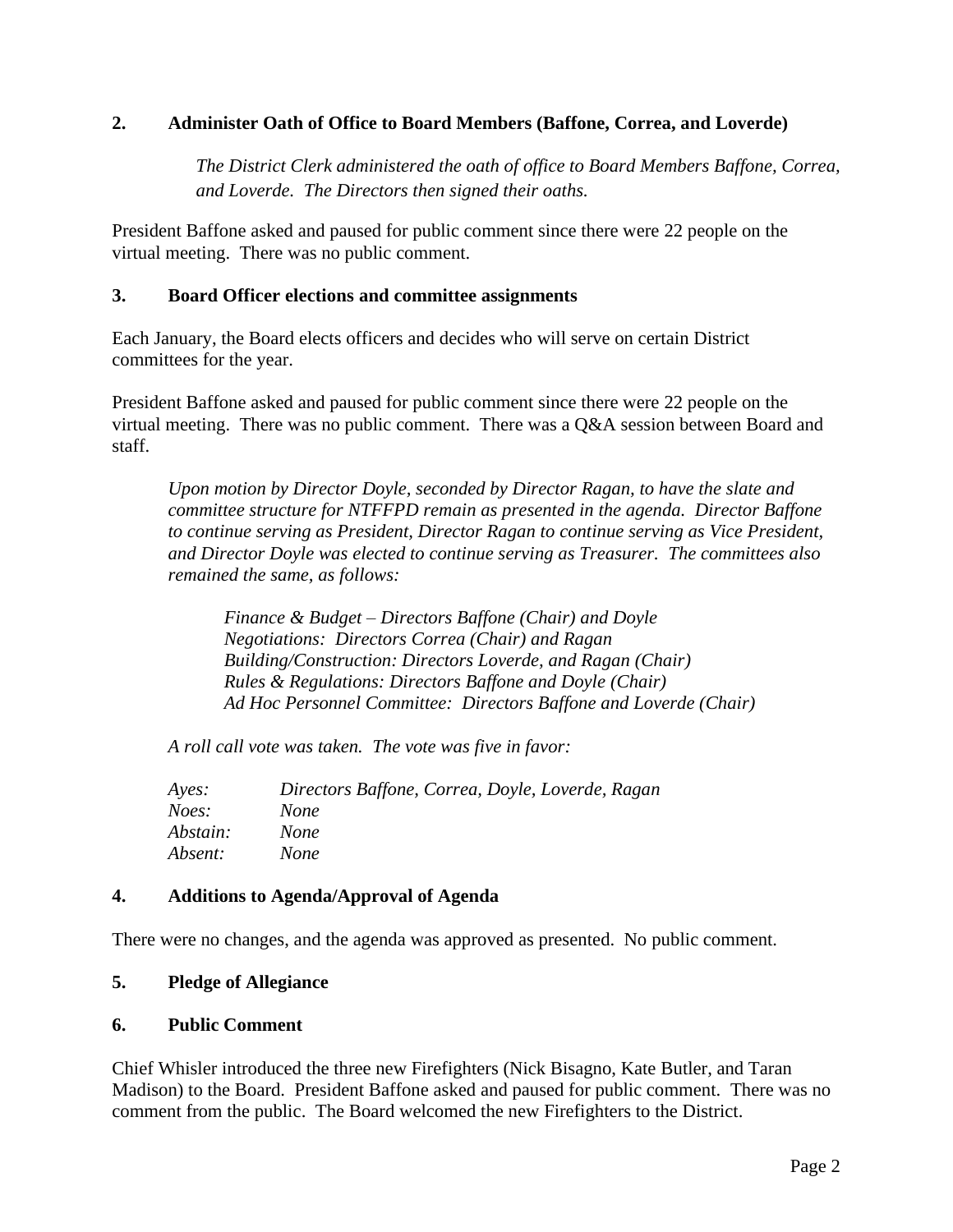# **7. Correspondence**

President Baffone went over the thank you notes received since the last Board meeting. He also acknowledged the good work of PIO Holland and Inspector Manzano for educating the communities of Alpine Peaks and Chamberlands so they could attain the Firewise Community status. Now we have six communities who have met the criteria: He then asked for public comment. There was no public comment or Board comment.

# **8. Public hearing regarding Ordinance 01-2021 setting fees for cost recovery of Fire & Life Safety activities**

The public hearing was opened at 4:46 p.m.

Chief McNamara reminded the Board that this Ordinance is the same as was presented last month, and it also includes adding a service fee to account for credit card transactions and additional services not previously captured for revenue. It also adjusts some of the charges based on the time required to complete these services.

President Baffone asked and paused for public comment since there were 23 people on the virtual meeting. There was no public comment.

The public hearing was closed at 4:50 p.m.

*Upon motion by Director Correa, seconded by Director Loverde, the Board waived the second reading and adopted Ordinance 01-2021. A roll call vote. The vote was five in favor:*

| Ayes:    | Directors Baffone, Correa, Doyle, Loverde, Ragan |
|----------|--------------------------------------------------|
| Noes:    | <i>None</i>                                      |
| Abstain: | <i>None</i>                                      |
| Absent:  | <i>None</i>                                      |

### **9. Presentation by Independent Auditors and Acceptance of the 2019-2020 Annual Audit**

Kendall Galka presented the audit report. Jaime Gignoux was the manager overseeing the audit from McClintock's Accountancy. The auditors reported an unmodified or clean opinion on the financial statements, which means the documents provided in the packet are true and without misstatements. There were no material findings again this year. There were also no audit adjustments needed which is very rare. The report is 50 pages long. The auditors will meet with President Baffone and Treasurer Doyle at a later date to go over the report in more detail. NTFPD's records are done on a modified accrual basis. The first 15 pages are the most meaningful. Kendall mentioned that there were significant estimates and disclosures (i.e., depreciation, pension liability, and post-employment health obligations to name a few). The District has managed to clear all Other Matters listed from prior years with only two remaining in the current year related to Segregation of Duties and the development of a comprehensive Accounting Manual. Kendall stated that with a District this size, there will almost always be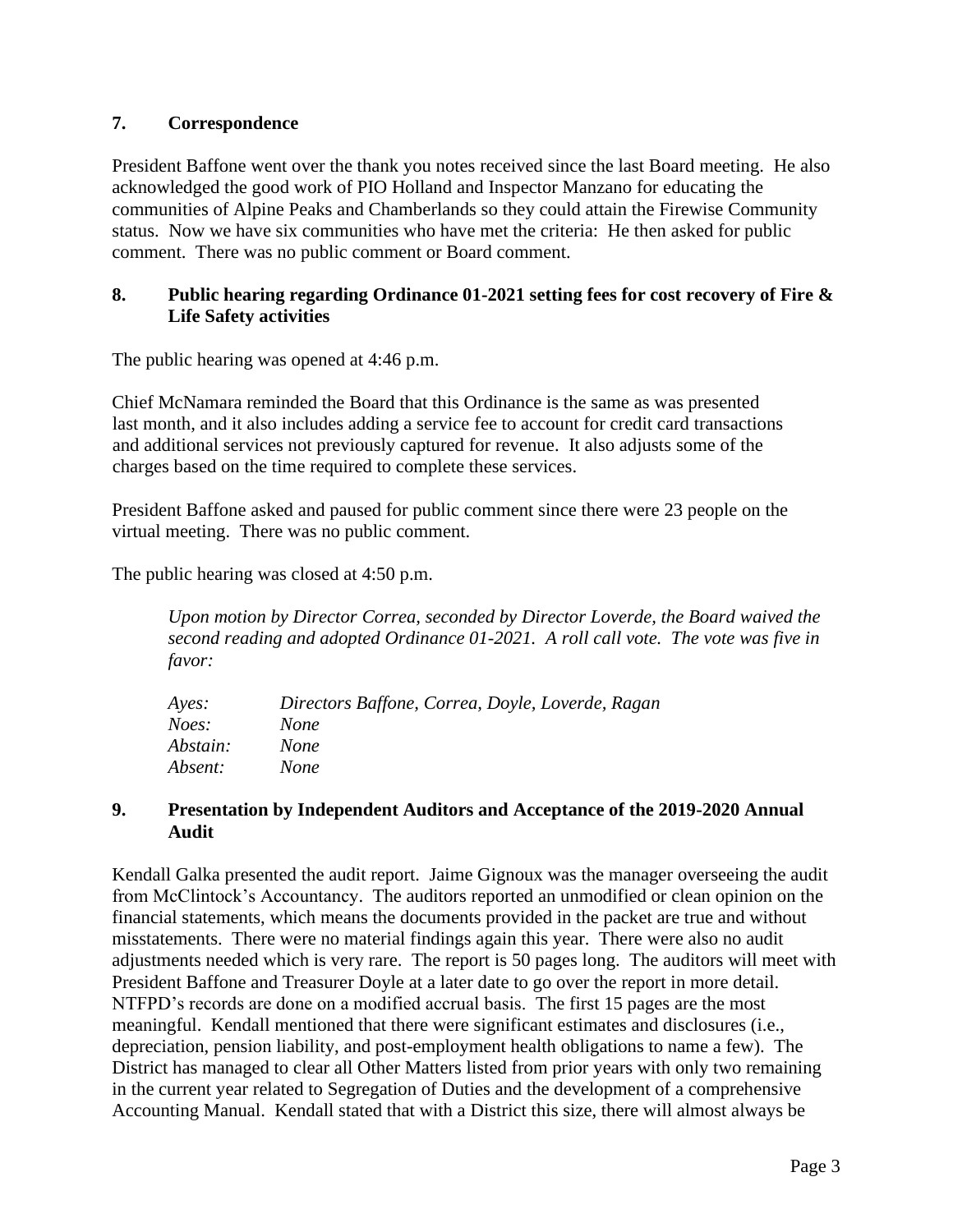issues with segregation of duties and the District has instituted many checks and balances that will alleviate the risk, but it still needs to be noted.

The Board commended Director Eason and her team for the impeccable records.

*Upon motion by Director Ragan, seconded by Director Baffone, the Board accepted the 2019-2020 annual audit as presented by McClintock's Accountancy. A roll call vote was taken. The vote was five in favor:*

| Ayes:    | Directors Baffone, Correa, Doyle, Loverde, Ragan |
|----------|--------------------------------------------------|
| Noes:    | <i>None</i>                                      |
| Abstain: | <i>None</i>                                      |
| Absent:  | <i>None</i>                                      |

## **10. Consider Resolution No. 1-2021 authorizing the Assistant Chief to carry on duties of the Fire Chief while he is on leave**

Fire Chief Mike Schwartz presented this Resolution. He is planning to retire in 2021 and intends to use accumulated vacation leave throughout the year. Assistant Chief Steve Leighton has been working with Chief Schwartz for a smooth transition and Chief Schwartz stated Chief Leighton is capable of handling the Fire Chief's duties while he is on leave.

Because of the extended periods of time that Chief Schwartz will be away from the office, it is recommended that Assistant Chief Leighton be authorized to continue the duties of the Fire Chief while he is on leave. This will also allow daily District business to be performed without delay. Resolution 1-2021 states "Chief Leighton shall serve as the Acting Fire Chief and be vested with full power and authority of the Fire Chief".

President Baffone asked and paused for public comment since there were 21 people on the virtual meeting. There was no public comment.

*Upon motion by Director Correa, seconded by Director Loverde, the Board adopted Resolution 1-2021 authorizing the Assistant Chief to carry on the duties of the Fire Chief while he is on leave. A roll call vote was taken. The vote was five in favor:*

| Ayes:    | Directors Baffone, Correa, Doyle, Loverde, Ragan |
|----------|--------------------------------------------------|
| Noes:    | None                                             |
| Abstain: | <i>None</i>                                      |
| Absent:  | None                                             |

## 11. **Consider Resolution No. 2-2021 approving a contract with I-Bank to refinance Station 51 without encumbering the other stations and authorizing the Fire Chief or his designee to enter into that contract on behalf of the District**

Chief Leighton reminded the Board that North Tahoe Fire Protection District is currently in a lease agreement with I-Bank for Station 51 that lists the other stations as collateral. This new refinancing contract eliminates the other stations as collateral.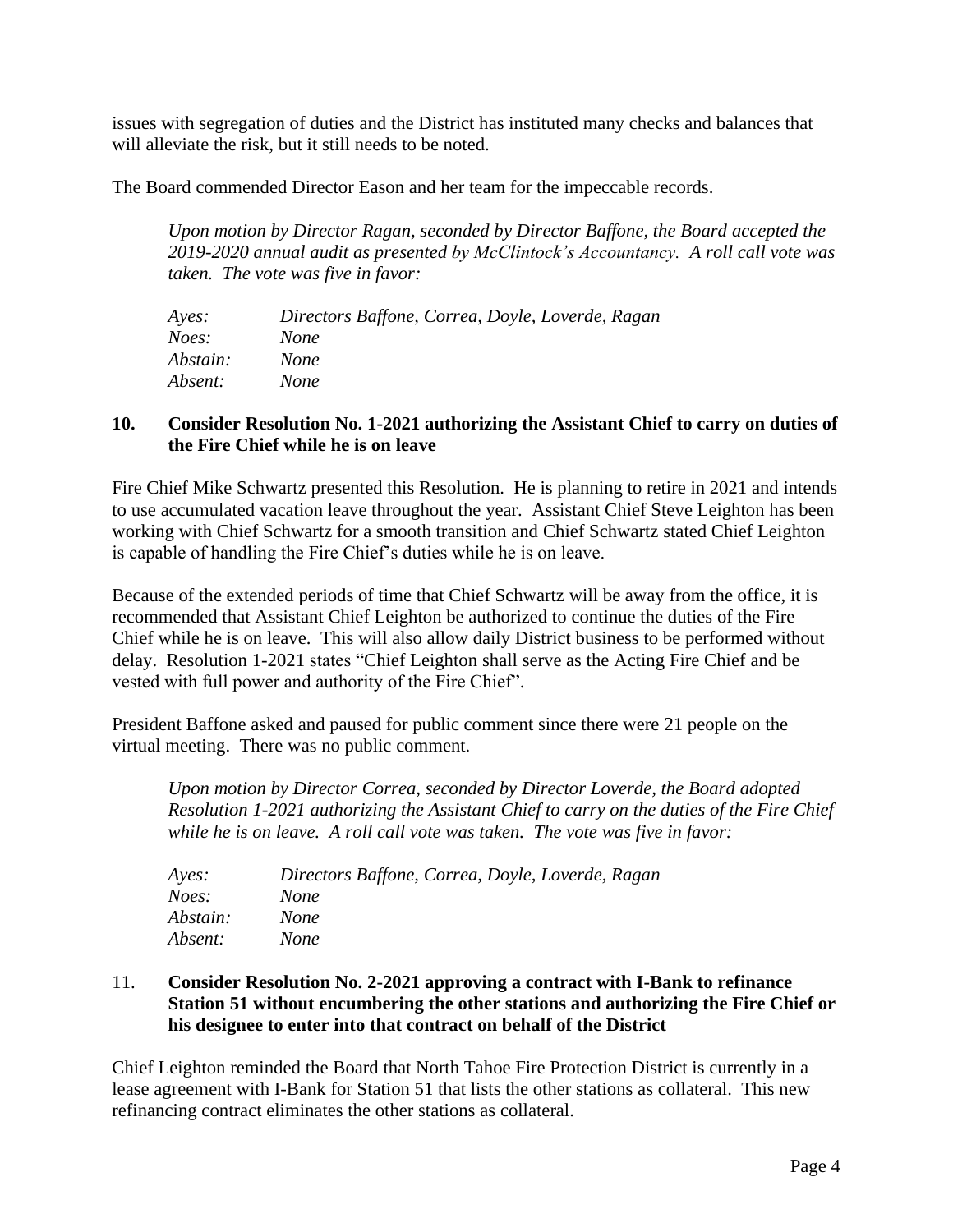Division Chief Steve McNamara, Director Eason, and Administrative Assistant I Blanca Lundin have been working with I-Bank for over six months to finalize this agreement, and it has been reviewed and approved by legal counsel.

President Baffone asked and paused for public comment since there were 21 people on the virtual meeting. There was no public comment. There was a Q&A session between Board and staff.

*Upon motion by Director Ragan, seconded by Director Loverde, the Board adopted Resolution 2-2021 approving a contract with I-Bank to refinance Station 51 without encumbering the other stations and authorizing the Fire Chief or his designee to enter into that contract on behalf of the District. A roll call vote was taken. The vote was five in favor:*

| Ayes:    | Directors Baffone, Correa, Doyle, Loverde, Ragan |
|----------|--------------------------------------------------|
| Noes:    | None                                             |
| Abstain: | <i>None</i>                                      |
| Absent:  | <i>None</i>                                      |

### **12. Consider Resolution No. 3-2021 in appreciation of Curtis Mulkey and Resolution No. 4-2021 in appreciation of Mike Hacker**

Chief Leighton said these Resolutions would reflect our gratitude for Captain Mulkey's and Captain Hacker's many years of service to the District and the community, and the District requests the Board adopt the Resolutions in Appreciation for each of them.

President Baffone asked and paused for public comment since there were 21 people on the virtual meeting. There was no public comment. The Board and staff had many accolades regarding the retiring Captains.

*Upon motion by Director Doyle, seconded by Director Ragan, the Board adopted Resolution 3-2021 in appreciation of Curtis Mulkey and Resolution No. 4-2021 in appreciation of Mike Hacker. A roll call vote was taken. The vote was five in favor:*

| Ayes:    | Directors Baffone, Correa, Doyle, Loverde, Ragan |
|----------|--------------------------------------------------|
| Noes:    | <i>None</i>                                      |
| Abstain: | <i>None</i>                                      |
| Absent:  | <i>None</i>                                      |

### **13. Response to our first full year of STR/VHR inspections in Placer and El Dorado Counties**

Chief Leighton introduced Inspector Ramon Manzano. Chief Schwartz felt strongly about this program. Last year, the Board approved an MOU with the County to perform the inspections. The Inspector's salary is paid from cost recovery fees. Inspector Manzano gave a brief presentation regarding the first full year of inspections he conducted in Placer and El Dorado Counties regarding short-term rentals and vacation home rentals. His report included the following information: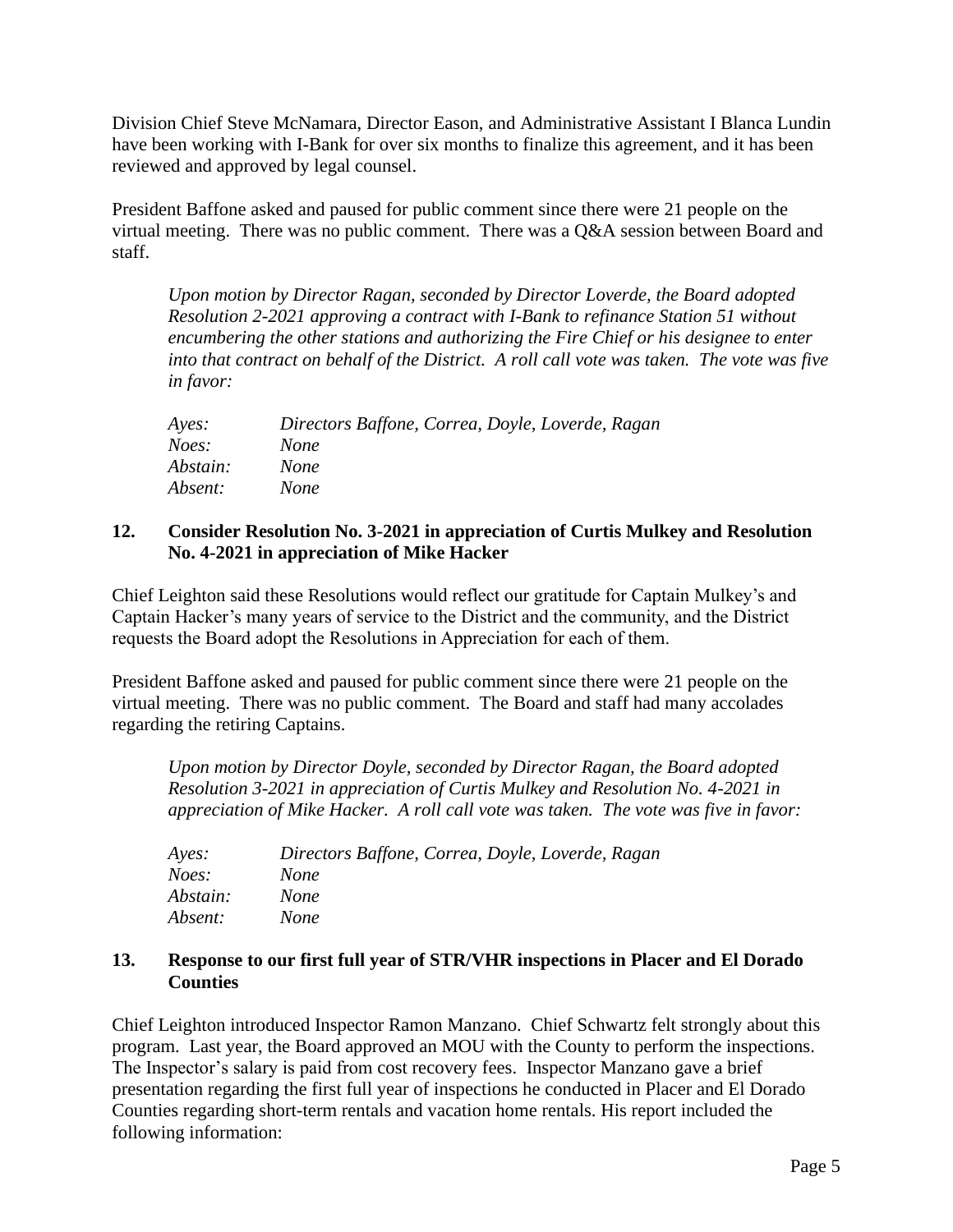- The number of inspections completed in 2020 for both Placer and El Dorado: There are currently 3500 permits issued in Placer County and 750 in El Dorado County. Of those, 1607 inspections have been completed in Placer County, and 158 have been completed in El Dorado County.
- Document regarding the inspection section process: We use CalFIRE's LE100 form.
- Projections for 2021: To complete 450 inspections for Placer and 400 for El Dorado.
- Any potential upcoming issues: 1) last minute/non-compliant homeowners waiting until the 2023 deadline to schedule their inspections; and 2) impacts due to COVID-19.
- How the STR/VHR addresses correlate to our call volume, including the total calls for service that occurred at STR/VHR addresses and the % of our call volume that occurred at STR/VHR: 7.58% of total EMS/Fire calls were for STR/VHR properties (187 out of 2,467 in 2020).

President Baffone asked and paused for public comment since there were 21 people on the virtual meeting. There was no public comment. There was a Q&A session between Board and staff.

# **14. Promotions, special consideration, concurrence with the Fire Chief for permanent appointments**

Chief Leighton explained that promotional procedures are contained in the District's Rules and Regulations (Sections 6 Hiring and Promotions, Section 7 Examinations, and Section 10 Appointments). These three sections, together, provide the Fire Chief the processes and procedures to complete promotional examination and appoint personnel to vacant positions as appropriate.

The Fire Chief may, with concurrence of the Board of Directors, make a finding that deviating from Sections 6 and 7 for special circumstances may be in the best interest of the District. In this event, the Fire Chief may hire an individual without the need to comply with the above process. Under no circumstances, may the Fire Chief appoint an individual who lacks the minimum qualifications for the position.

The Fire Chief, with concurrence of the Board of Directors, makes the following findings:

In addition to the special circumstances of the world's worst pandemic, all three Provisional Appointees are:

- fully qualified;
- currently working in those positions; and
- are not on probation or are anticipated to successfully complete probation.

There are NO current promotional eligibility lists for the positions, and the District has not identified any additional qualified personnel interest in testing for these positions.

Fire Chief Schwartz requests the Board approve the permanent appointment of Division Chief Steven McNamara, Battalion Chief Scott Sedgwick, and Battalion Chief Sarah Lagano and acknowledge that their promotional appointment dates will remain the same as their initial Provisional Promotional dates.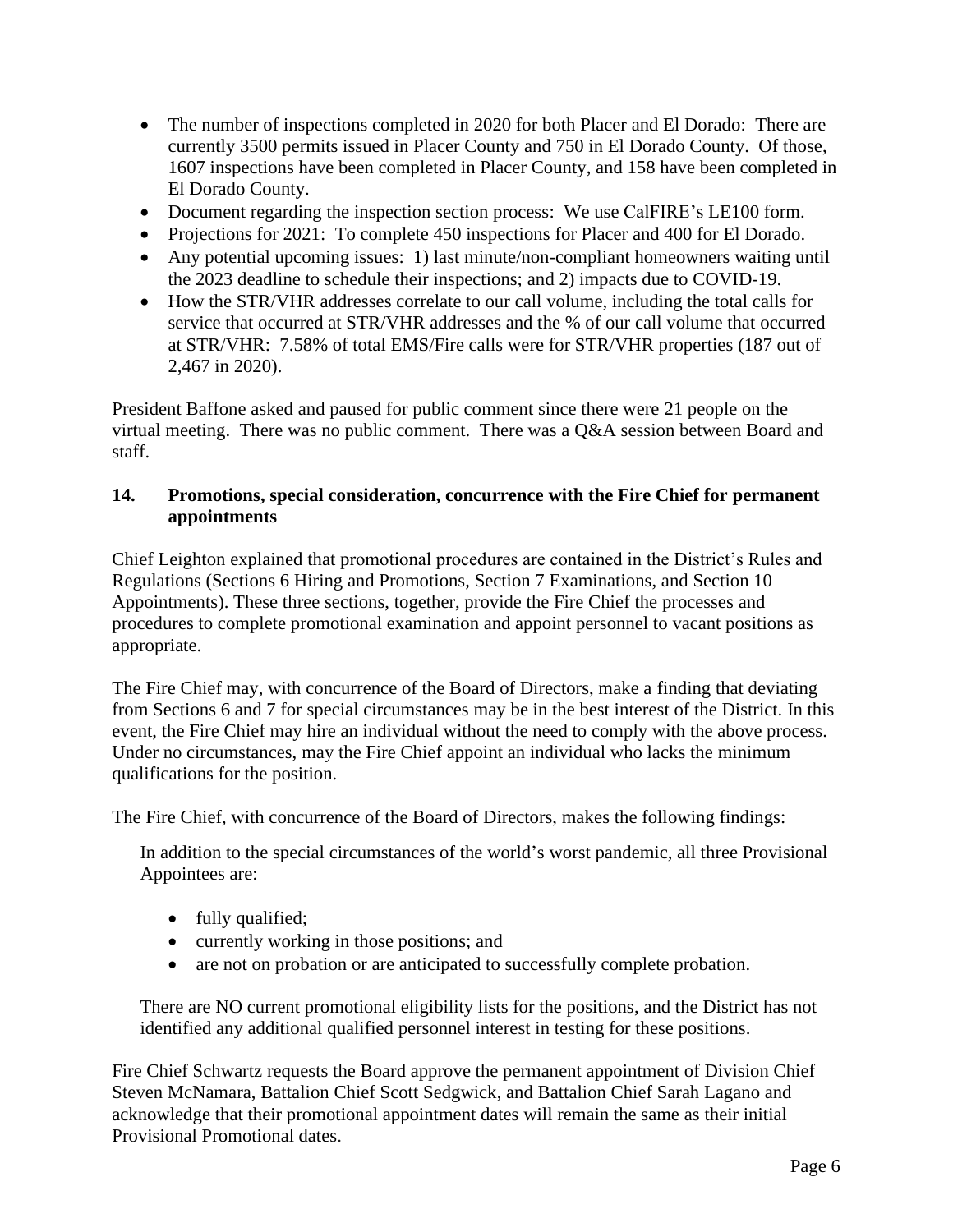President Baffone asked and paused for public comment since there were 20 people on the virtual meeting. There was no public comment. There was a Q&A session between Board and staff.

*Upon motion for concurrence with the Fire Chief's findings and recommendations was made by Director Correa, seconded by Director Ragan, the Board approved the permanent appointments of Division Chief Steven McNamara, Battalion Chief Scott Sedgwick and Battalion Chief Sarah Lagano be made this 26th Day of January 2021 and approved their promotional appointment dates will remain the same as their initial Provisional Promotional dates. A roll call vote was taken. The vote was five in favor:*

| $A$ <i>yes</i> : | Directors Baffone, Correa, Doyle, Loverde, Ragan |
|------------------|--------------------------------------------------|
| Noes:            | <i>None</i>                                      |
| Abstain:         | <i>None</i>                                      |
| Absent:          | <i>None</i>                                      |

# **15. Consider authorizing the Fire Chief or his designee to enter into on behalf of the District the Agreement for Fire Protection and Related Services by NTFPD to ASCWD**

Chief Leighton introduced Joe Mueller, the new General Manager for ASCWD. He reminded the Board that North Tahoe Fire has been providing fire, emergency medical, and related services to the Alpine Springs County Water District ("ASCWD") for many years. He pointed out the only item added to this contract was Item 10 on page 11 of the Agreement which is a clause that allows ASCWD to review, evaluate the Fire Chief and related services and provide a report to the NTFPD. The contract will be for 15 years, expiring on 12/31/2036. He thanked Director Eason and Mike Dobrowski (CPA for ASCWD) for working together to finalize the financial aspects of the Agreement. ASCWD will pay 80% of property taxes per year to NTFPD for providing fire and EMS services. The Agreement included in the Board packet was approved by the Board of Directors of ASCWD at their meeting on January 8, 2021.

*Upon motion by Director Doyle, seconded by Director Ragan, the Board authorized the Fire Chief or his designee to sign on behalf of the District the Agreement for Fire Protection, Emergency Medical and Related Services with Alpine Springs County Water District. A roll call vote was taken. The vote was five in favor:*

| Ayes:    | Directors Baffone, Correa, Doyle, Loverde, Ragan |
|----------|--------------------------------------------------|
| Noes:    | None                                             |
| Abstain: | None                                             |
| Absent:  | None                                             |
|          |                                                  |

# **16. Finance Report**

- 16.1 Purchases Journal
- 16.2 Breakdown of CalCard purchases
- 16.3 Gross payroll totals
- 16.4 Account Detail Report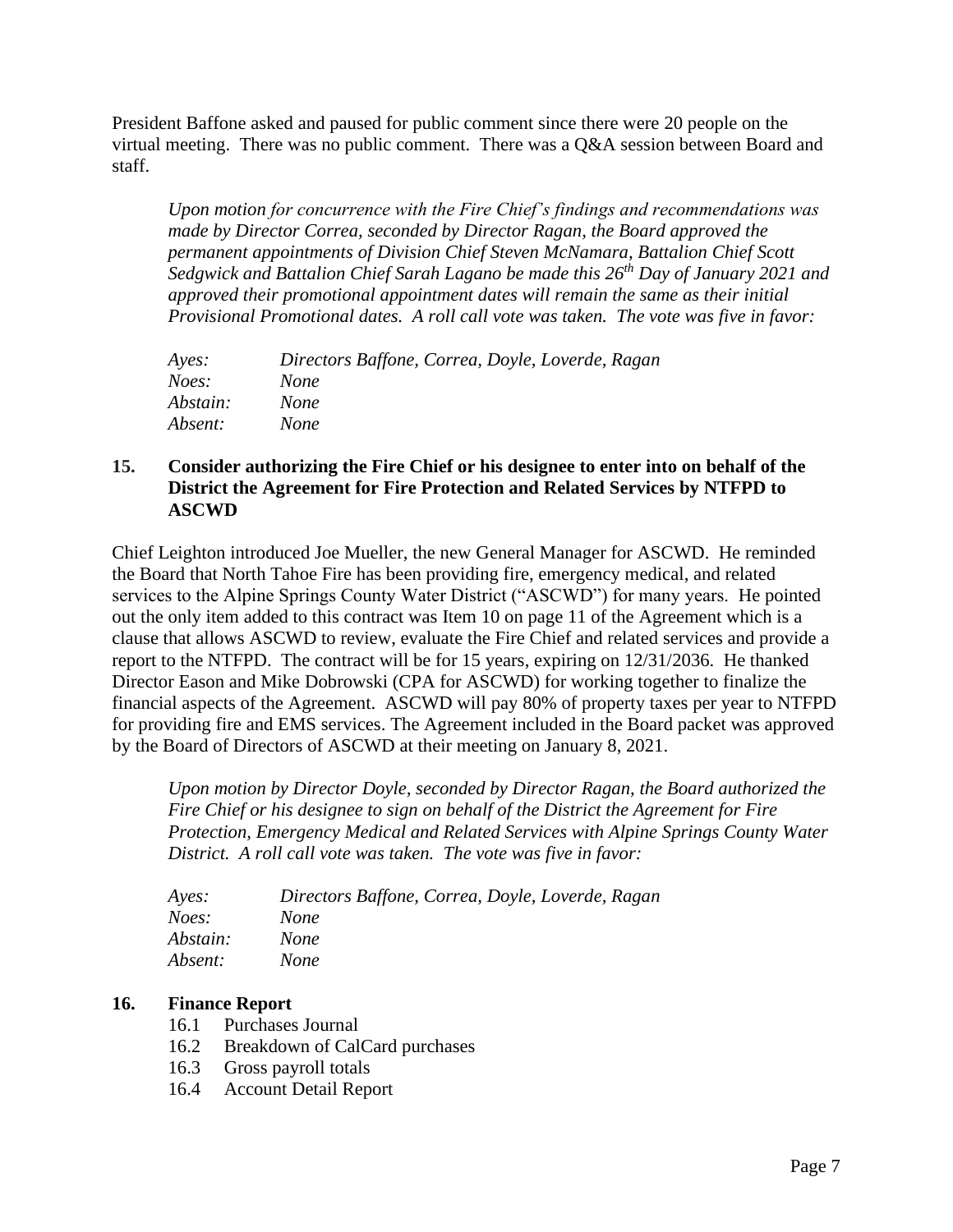### **Administrative Report**

Director Eason reported that the Administrative Division remained busy in November and December. We continued working on the 2019/2020 audit that is being presented at the Board meeting this evening. The 2017/2018 Ground Emergency Medical Transportation (GEMT) audit is still underway, and we hope to finalize it soon. The District was able to close out multiple grants over the last few months. We were informed that we fulfilled all performance, financial and administrative requirements for the 2016 FEMA AFG for Thermal Imaging Cameras, the 2017 FEMA AFG for Extrication Equipment, and the 2018 Message Board grant. The District was also notified by the Department of Health Care Services (DHCS) that they have completed the final calculation of the 2017/2018 Intergovernmental Transfer (IGT) program and no additional funding will be required. Finally, she reminded all Form 700 filers that their forms must be completed by April 1, 2021 to avoid a penalty. This can be done online on the Placer County website [\(https://edisclosure.placerelections.com/\)](https://edisclosure.placerelections.com/).

The 1099s were mailed yesterday. The first allocation of property taxes (\$6.2 million) was received in December.

There was a Q&A session between Board and staff. President Baffone asked and paused for public comment on the virtual meeting. There was no public comment. There was a Q&A between Board and staff.

*Upon motion by Director Ragan, seconded by Director Loverde, the Board approved the finance report dated January 26, 2021, purchases journals for November and December 2020, breakdown of CalCard purchases listed on the September October and November 2020 statements, and the payroll report for November and December 2020, and the account detail for November and December 2020, as presented. A roll call vote was taken. The vote was five in favor:*

| Ayes:    | Directors Baffone, Correa, Doyle, Loverde, Ragan |
|----------|--------------------------------------------------|
| Noes:    | None                                             |
| Abstain: | <i>None</i>                                      |
| Absent:  | None                                             |

### **17. Staff Reports**

- 
- 17.1 Assistant Chief<br>17.2 Fire & Life Safe Fire & Life Safety / Facilities / Forest Fuels / PIO
- 17.3 Emergency Medical Services
- 17.4 Safety & Logistics
- 17.5 Training & Technical Rescue

*Staff reports were reviewed and no action was taken.*

There was no public comment. There was a Q&A session between Board and staff.

### **18. Approval of Minutes from the regular Board meeting held December 1, 2020.**

No changes or corrections were requested from the Board or the public.